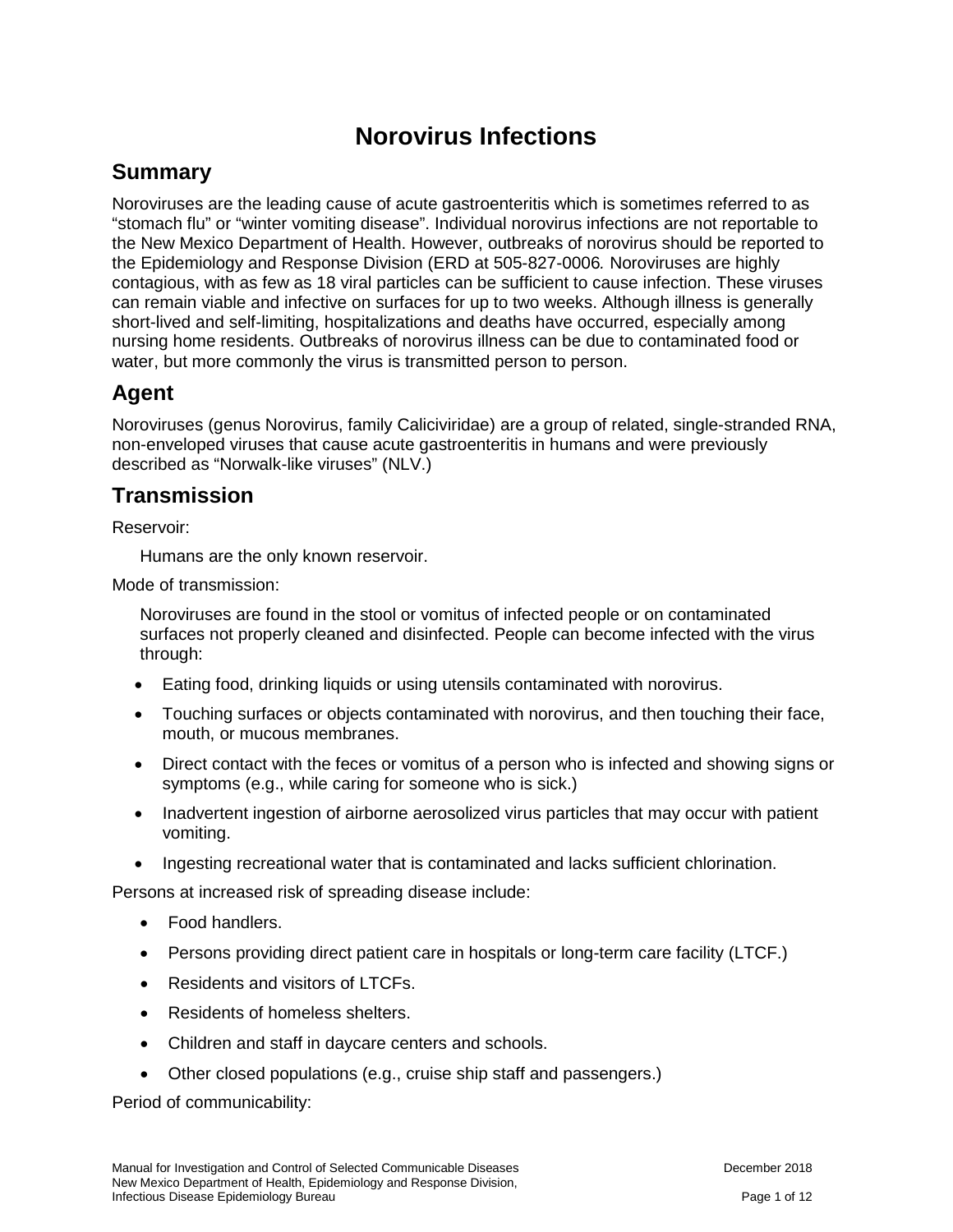Although pre-symptomatic viral shedding may occur, shedding in either stool or vomitus usually begins with onset of symptoms and may continue for two weeks after recovery. Ill persons are most contagious with the greatest amount of viral shedding during the illness and for 48 hours after symptoms end. However, shedding may persist for 4 or more weeks.

# **Clinical manifestations**

Incubation period:

Generally, 24 to 48 hours after ingestion of the virus; however, symptoms can appear as early as 12 hours after exposure.

Illness:

Illness is characterized by acute onset of vomiting, watery, non-bloody diarrhea with abdominal cramps, and nausea. Some persons may experience only vomiting or diarrhea. In addition, myalgia, malaise, and headache are commonly reported. Low-grade fever is present in about half of cases. Symptoms usually last 1 to 3 days . Dehydration is the most common complication of illness and may require intravenous replacement fluids. Studies suggest that up to 30% of infections may be asymptomatic. Mechanisms of immunity to norovirus are unclear. Immunity may be strain-specific and persist for only a few months, but with the genetic variability of noroviruses, individuals may be repeatedly infected throughout their lifetimes.

# **Laboratory Diagnosis**

Diagnosis of norovirus infection relies on the detection of viral RNA in the stools or vomitus of affected persons, by use of reverse transcription-polymerase chain reaction (RT-PCR) assays. In New Mexico, testing is available at the Scientific Laboratory Division (SLD) for outbreak investigation and must be approved by the Epidemiology and Response Division (ERD). Identification of the virus can best be made from stool or vomitus specimens taken within 48 to 72 hours after onset of signs and symptoms, although good results can be obtained by using RT-PCR on samples taken as long as seven days after symptom onset. See Appendix A for more information regarding collection of samples.

SLD does not perform norovirus testing for environmental samples.

## **Treatment**

There are no antiviral medications or vaccines to treat or protect against noroviruses, respectively. Most people recover completely within 1 to 3 days, with no long-term complications of norovirus illness. However, persons who are unable to drink enough liquids to replace those lost with vomiting and/or diarrhea may become dehydrated and require replacement of fluid and correction of electrolyte disturbances through oral and intravenous fluid administration.

## **Surveillance**

The Centers for Disease Control and Prevention (CDC) and the Council of State and Territorial Epidemiologists (CSTE) have not developed case definitions for a norovirus infection and they are not reportable at the national or New Mexico state level. However, New Mexico Administrative Code requires that suspicion or confirmation of any outbreak, including norovirus, must be reported to ERD at 505-827-0006.

## **What Constitutes an Outbreak?**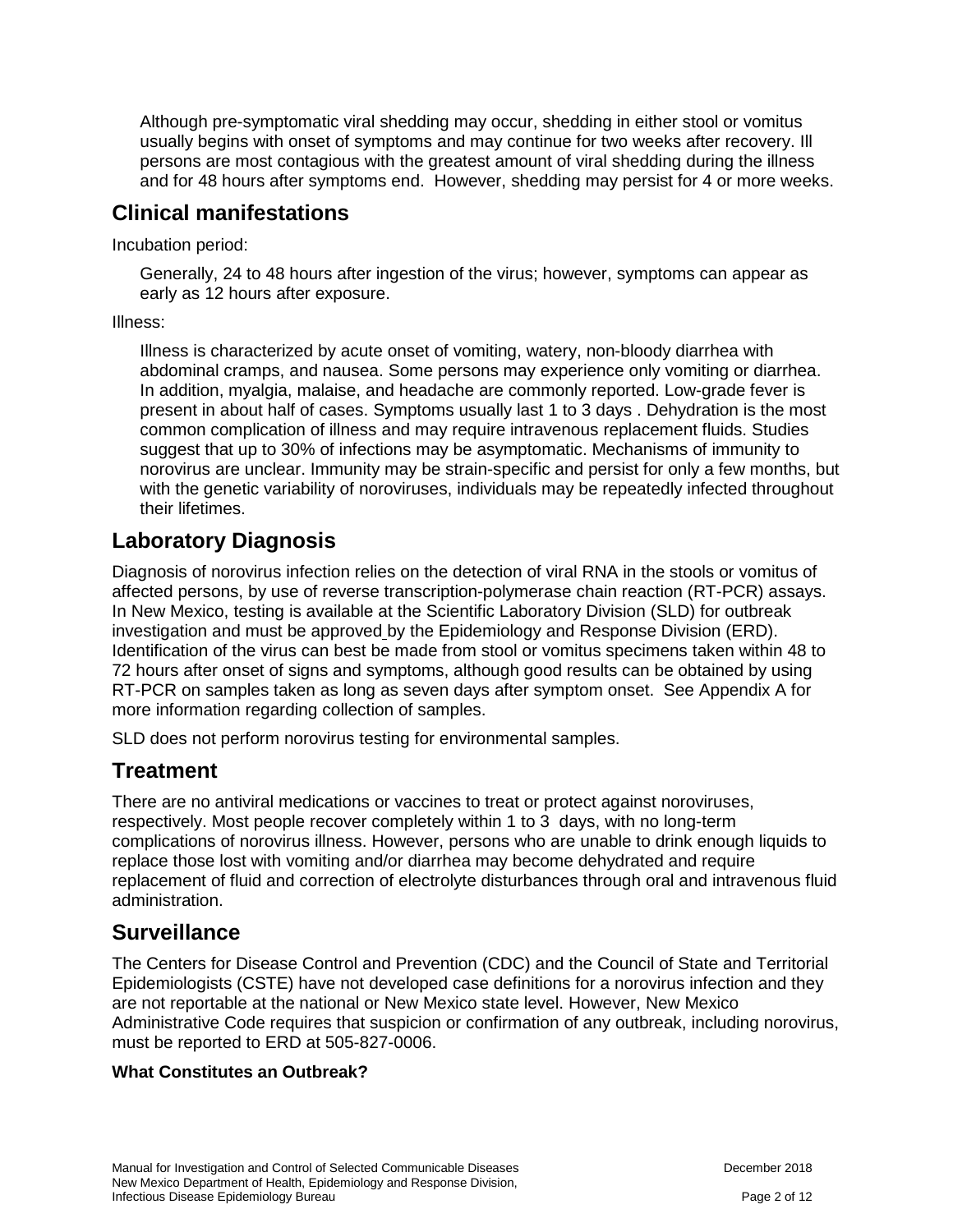Since diarrhea may be fairly common among residents of a long-term care facility (LTCF), determining when there is an outbreak may be subjective. In general, an outbreak of gastroenteritis in a LTCF is defined as the presence of more diarrhea or vomiting than would be normally anticipated in the facility, or in a particular ward/unit, for that time frame of concern.

#### *Clinical Case Definition:*

The following definition is recommended for a norovirus outbreak in a LTCF:

Vomiting and/or diarrhea (three or more loose stools per individual in a 24-hour period) in a resident or staff member with sudden onset of symptoms since (specified date) and whose symptoms have no other apparent cause.

An outbreak of norovirus may be categorized as either "suspected" or "confirmed":

*Suspected norovirus outbreak* – The signs and symptoms of the illness closely resemble those of norovirus but no laboratory confirmation is available

*Confirmed norovirus outbreak* – The signs and symptoms of the illness are consistent with norovirus, and laboratory testing yielded positive results for norovirus in specimens collected from at least two ill persons.

## **Control Measures**

1 Case Management

Individual norovirus cases are not reportable and, therefore, would not be individually investigated. However, each case within a suspected outbreak will require review or an interview.

#### 1.1 Isolation:

In general, persons with suspected norovirus infection should be managed with standard precautions with careful attention to hand hygiene practices (see section below). However, contact precautions (as described in [http://www.cdc.gov/ncidod/dhqp/gl\\_isolation\\_contact.html\)](http://www.cdc.gov/ncidod/dhqp/gl_isolation_contact.html) should be implemented when caring for diapered or incontinent persons, during outbreaks in a facility, and when there is the possibility of splashes that might lead to contamination of clothing.

- 1.2 Prophylaxis: Not applicable.
- 2. Contact Management
	- 2.1 Isolation:

Exclude ill staff in specific positions (e.g., food handlers, child care personnel and health care personnel with direct patient care duties) for a minimum of 48 hours after signs/symptoms resolve.

Cohort ill patients and/or residents in institutional settings such as long-term care facilities and hospitals for a minimum of 48 hours after signs and symptoms fully resolve.

- 2.2 Prophylaxis: Not applicable.
- 3. Prevention
	- 3.1 Hand Hygiene:

Appropriate hand hygiene has been identified by CDC as the "single most important method to prevent norovirus infection". Washing hands with running water and plain or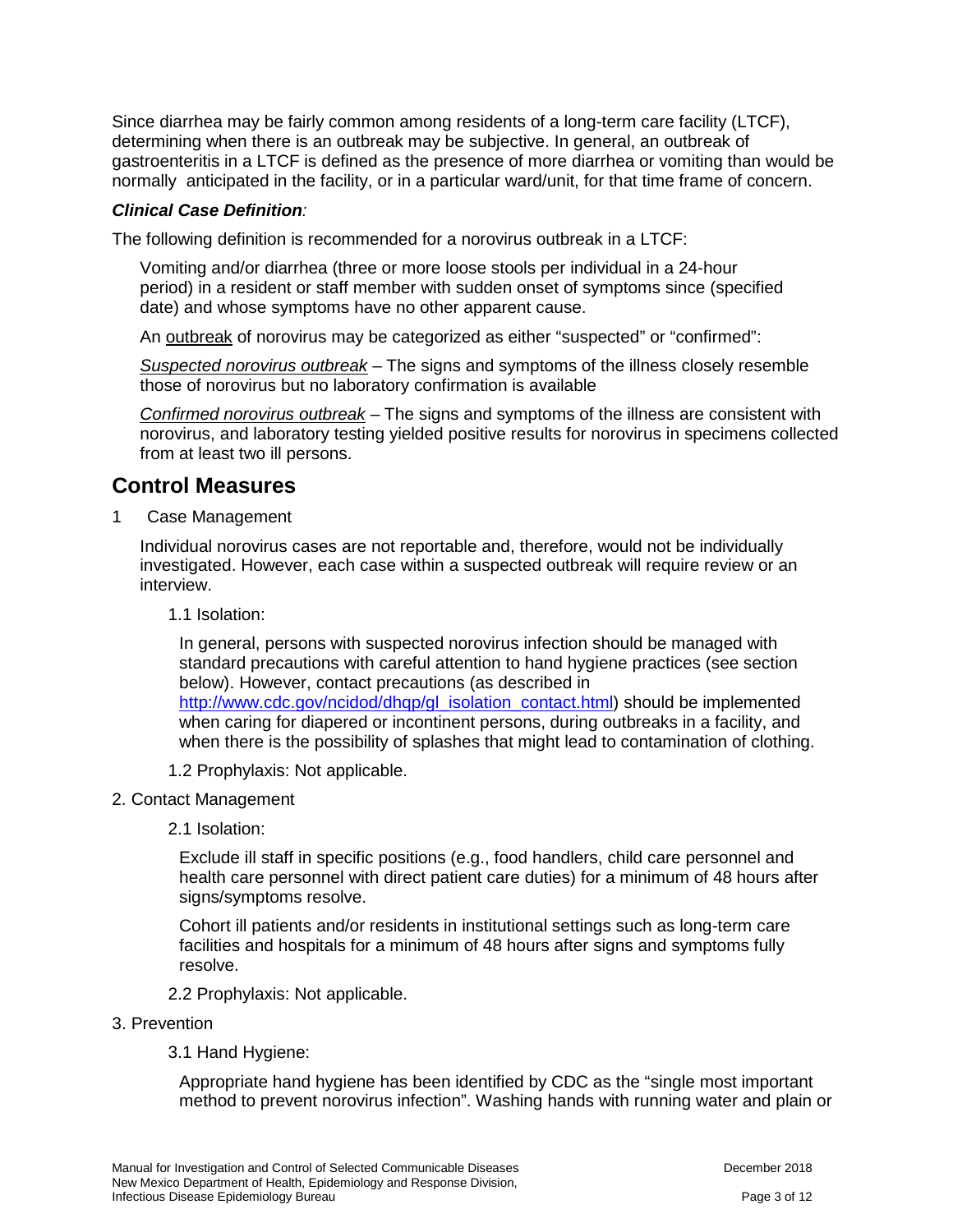antiseptic soap for at least 20 seconds is the most effective and preferred method. Use of alcohol based gels to cleanse hands has not been shown to be consistently effective.

#### 3.2 Environmental Cleaning:

Disinfecting potentially contaminated surfaces is recommended to prevent exposure and further spread of norovirus. The most effective disinfectant is a chlorine bleach solution made from diluting household bleach in 1:10 dilution by mixing one cup bleach in nine cups water. Health care settings should use products that are EPA-registered and labeled for use in such settings.

## **Management of Norovirus in a Nursing Home or Institutional-Associated Outbreak**

## **Facility-Oriented Prevention and Control Measures**:

- When a single ward is affected: at a minimum restrict admissions and discharges in the ward for a minimum of 48 hours after the resolution of the last case.
- When multiple wards are affected: restrict admissions and discharges for the entire facility for a minimum of 48 hours after the resolution of the last case.
- Conduct a site visit assessment with appropriate team member(s) to collect further information. Staff should use checklist (Appendix B) to guide their assessment of the facility.
- Conduct surveillance at the facility. Use a line listing to keep track of potential cases. Include:
	- o Number of ill residents.
	- o Number of ill staff (include job function/location and residents with whom they work.)
	- o Onset dates (and times if possible) of signs/symptoms.
	- o Signs and symptoms.
	- o Duration of illness.
	- o Physical distribution of illness in the facility.
	- o Hospitalizations/deaths.
- Collect samples for laboratory testing as necessary from people who are/have been ill, if this has not already been done. Try to obtain five specimens (or as many possible) from an outbreak in a nursing home or other institution.
- Provide education to facility staff about clinical presentation, disease transmission, and prevention and control measures.
- Coordinate investigation with the New Mexico Environment Department's Food Program to inspect the food facility to determine whether any food handling staff was ill in the days before the residents' illness onset dates. This may indicate that a food source may have started the outbreak in the facility. Contact the City of Albuquerque Environmental Bureau if the facility is in Albuquerque. Assure that food handler interviews are conducted in standardized and complete fashion.
- Contact the Division of Health Improvement (DHI) when the investigation is conducted in a facility licensed by DHI to report the gastrointestinal illness outbreak. Explicitly tell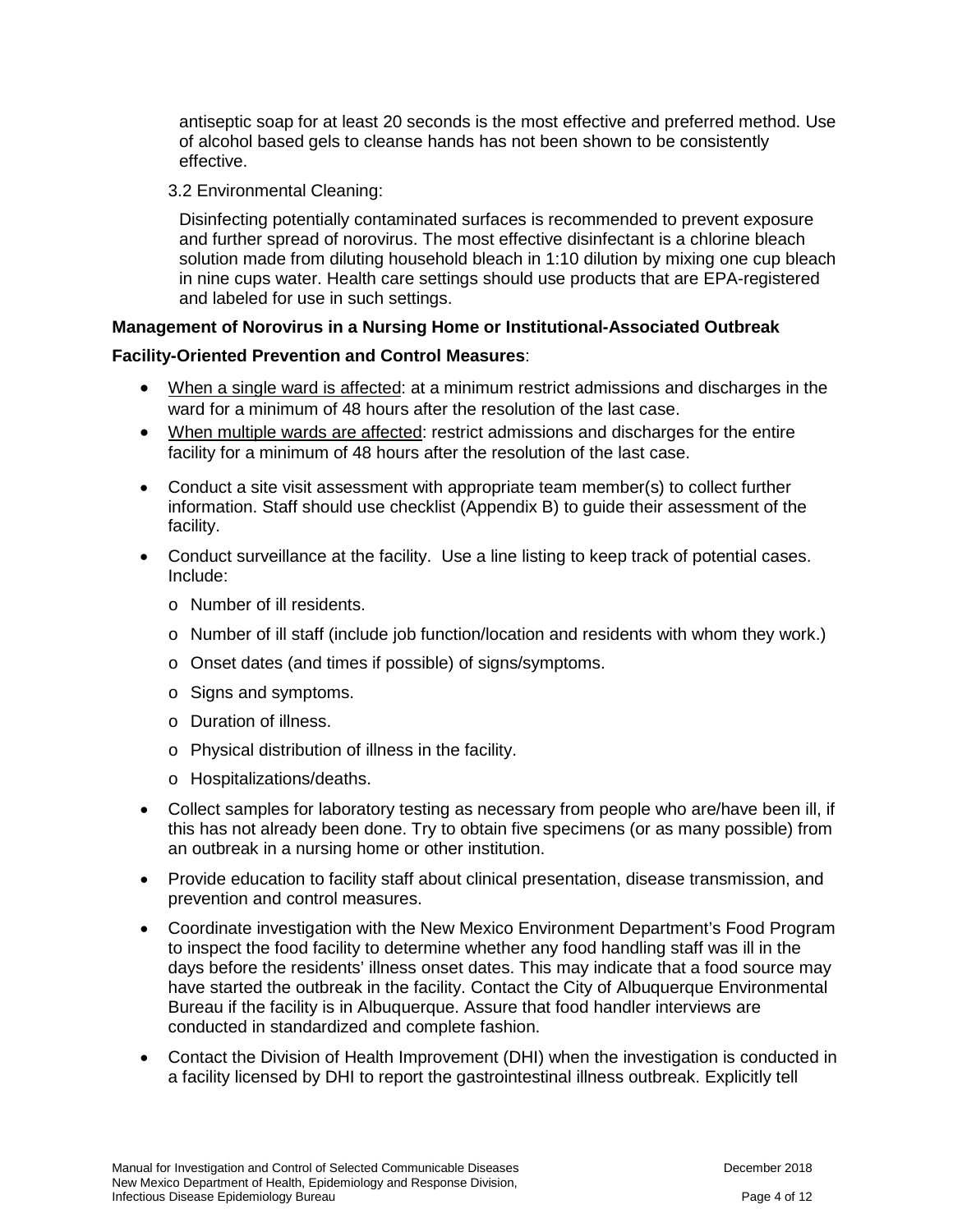them that we are not requesting any onsite investigation on their part unless we have determined it is necessary.

- Provide adequate amounts of gloves, gowns, aprons, masks, goggles and face shields.
- Environmental cleaning (regulatory agencies may request adjustments on a case-by case-basis):
	- o Disinfect potentially contaminated surfaces, let sit for 5-10 minutes before rinsing.
	- o The most effective disinfectant is a chlorine bleach solution made from diluting household bleach in 1:10 dilution by mixing one cup bleach in nine cups water.
	- o Mix new bleach solutions daily, bleach solutions are susceptible to degradation.
	- o Disinfect hard non-porous surfaces:
		- Doorknobs, faucets, sinks, toilets, bath rails, phones, counters, chairs, bottles, hand rails, food and drug delivery carts, elevator buttons, light switches, blinds, floors and computer keyboards.
	- o Common medical equipment should be adequately disinfected between use.
	- o Avoid moving equipment in and out of outbreak areas.
	- o Contaminated clothes, linen, and bed curtains should be placed into bags and washed separately in hot water for a complete wash cycle – ideally as a half load for best dilution.
- Disinfect entire kitchen and increase frequency of kitchen cleaning.
- Restrict kitchen service:
	- o Use disposable plates, cups, utensils and individual packaged condiments.
	- o Remove self-serve areas.
	- o Restrict employees that work in areas with ill patients from the kitchen.
	- o Disinfect food carts after every use.
- Collect specimen for laboratory testing from symptomatic people.
	- o Obtain 2-5 specimens, preferably 5.
- Post signs at appropriate locations throughout the facility (see signs at the end this document).
- Ask nonessential visitors to reschedule their visit.
- Ask any visitors with GI symptoms to avoid visiting.

#### **Resident-Oriented Prevention and Control Measures**:

- Increase surveillance for diarrhea and vomiting.
- Ensure that all residents wash their hands after using the bathroom, before meals and after any episode of diarrhea or vomiting.
- Isolate ill residents from others by confining them to their rooms until at least 48 hours after their last symptoms resolve.
- Group ill people together (cohort) if possible.
- Discontinue activities where ill and well residents would be together.
- Group activities should be kept to a minimum or ideally postponed until the outbreak is over.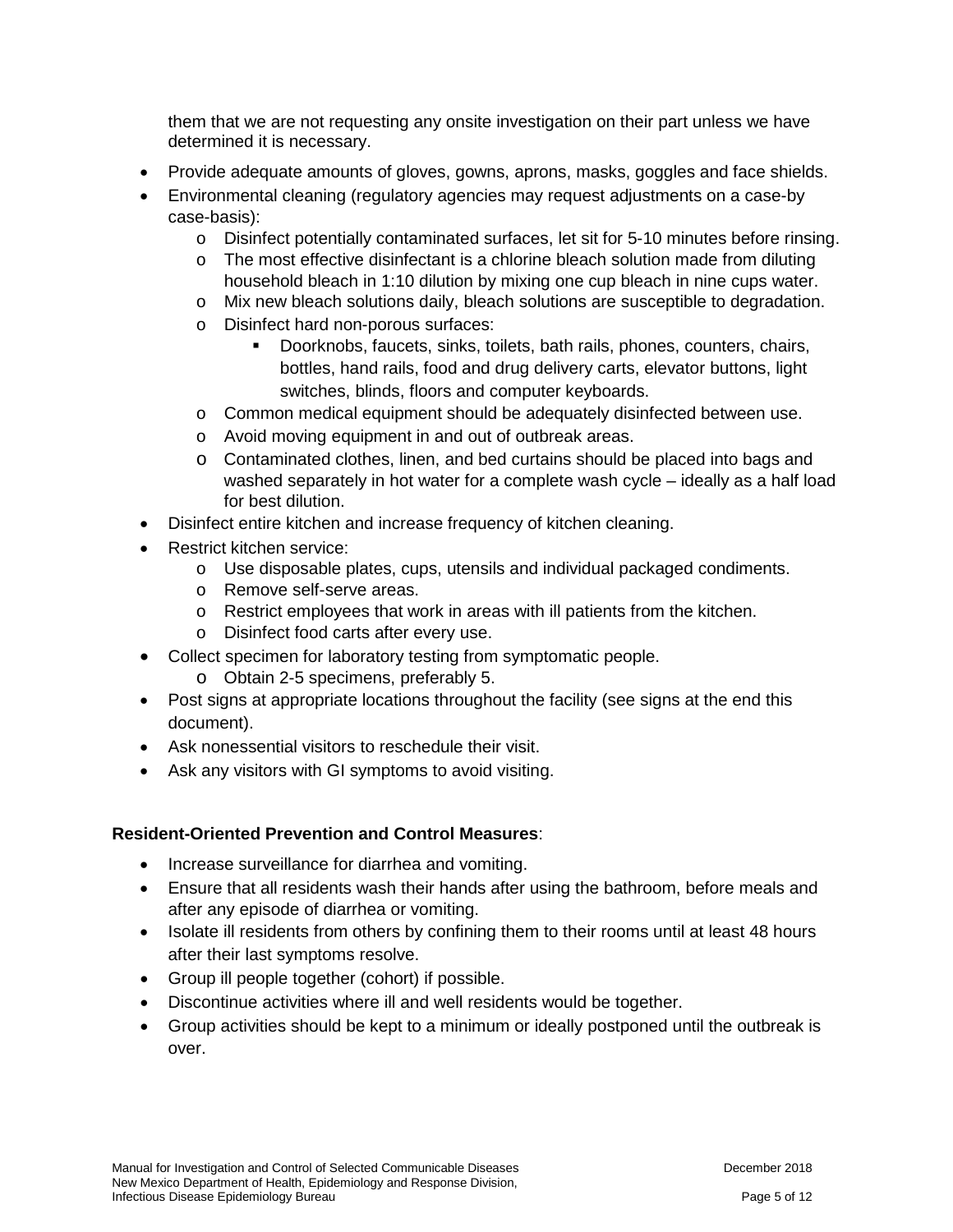• Avoid transferring residents to "sister facilities" or other institutions while cases of gastroenteritis are occurring. If a transfer is necessary, the receiving institution must be notified of the outbreak.

## **Staff-oriented Prevention and Control Measures**:

- Maintain strict hand hygiene when entering and leaving *every* resident room.
	- o Wash hands with soap and water for at least 20 seconds when entering or leaving a room.
	- o Alcohol-based hand sanitizers may be used when hands are not visibly soiled, though the effectiveness of these products against noroviruses is uncertain.
- Ill staff should stay home for a minimum of 48 hours after symptoms resolve.
- Staff should be assigned to work with either well residents or ill residents.
- All staff should wear gloves when caring for residents or handling bedding.
- Staff should wear masks when caring for a resident who is vomiting.
- Housekeeping staff should wear gloves and masks when cleaning contaminated or potentially contaminated surfaces or laundry.
- Ensure food staff are aware of the necessary precautions in designated food areas and educate food staff on the importance of hand washing.

•

## **Management of Norovirus in a Daycare Associated Outbreak:**

- Exclude symptomatic children from day care until cessation of illness. Upon return, hand washing of children must be strictly monitored.
- Exclude symptomatic staff from work for at least 48 hours after cessation of illness.
- Staff hand washing, especially after changing diapers and before food preparation, must be strictly enforced.
- If possible, implement a cohort system (whereby infected children and staff are placed together in a separate area away from other children and staff.)
- Staff should wear gloves and masks when cleaning contaminated or potentially contaminated surfaces or laundry.

## **Management of Norovirus in a Restaurant or Hotel Associated Outbreak:**

- Food handlers and preparers with gastroenteritis caused by norovirus should not work for at least 48 hours after complete resolution of signs and symptoms, unless the employee can provide written medical documentation from a health practitioner stating that the food employee is free of a Norovirus infection
- In addition, because the virus continues to be present in the stool for as long as 2-3 weeks after the person recovers, strict hand washing after using the bathroom and before handling food items is important in preventing the spread of this virus.
- Food handlers who were recently sick can be given different duties in the restaurant so that they do not handle food (e.g., working the cash register or hostessing.)

# **Appendices**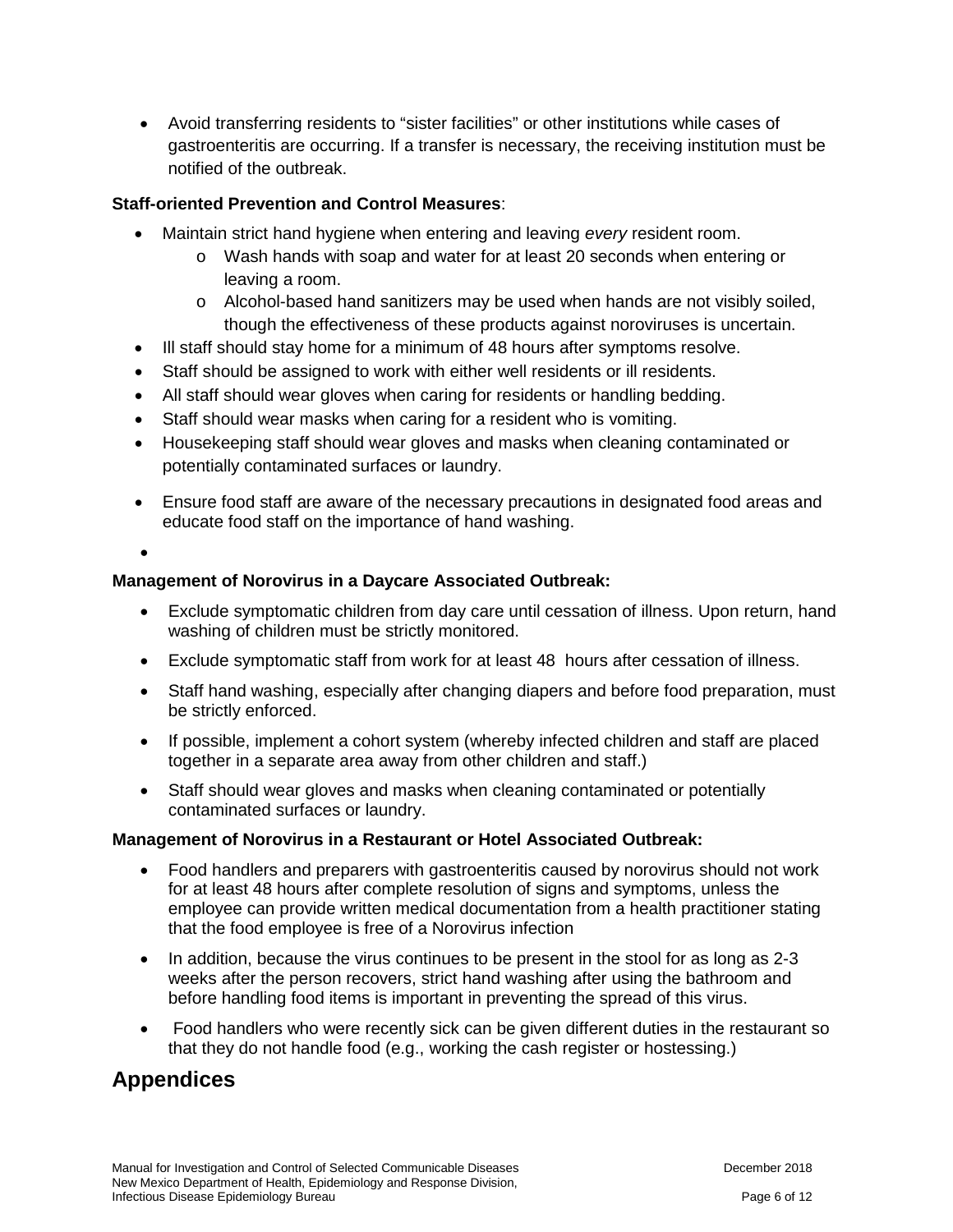- A. Instructions for Collection of Specimens
- B. Checklist for Gastrointestinal Disease Outbreak Healthcare Facility

## **References**

Centers for Disease Control and Prevention. Updated Norovirus Outbreak Management and Disease Prevention Guidelines. MMWR March 4, 2011/ Vol. 60 (No. RR#3)

<https://www.cdc.gov/hai/organisms/norovirus.html>

Centers for Disease Control and Prevention. Guideline for Hand Hygiene in Health-Care Settings: Recommendations of the Healthcare Infection Control Practices Advisory Committee and the HICPAC/SHEA/APIC/IDSA Hand Hygiene Task Force. October 25, 2002 / Vol. 51 / No. RR-16

Centers for Disease Control and Prevention. "Norwalk-Like Viruses" Public Health Consequences and Outbreak Management Recommendations and Reports June 01, 2001 / 50(RR09); 1-18

The U. S. Food and Drug Administration (FDA) 2017 Food Code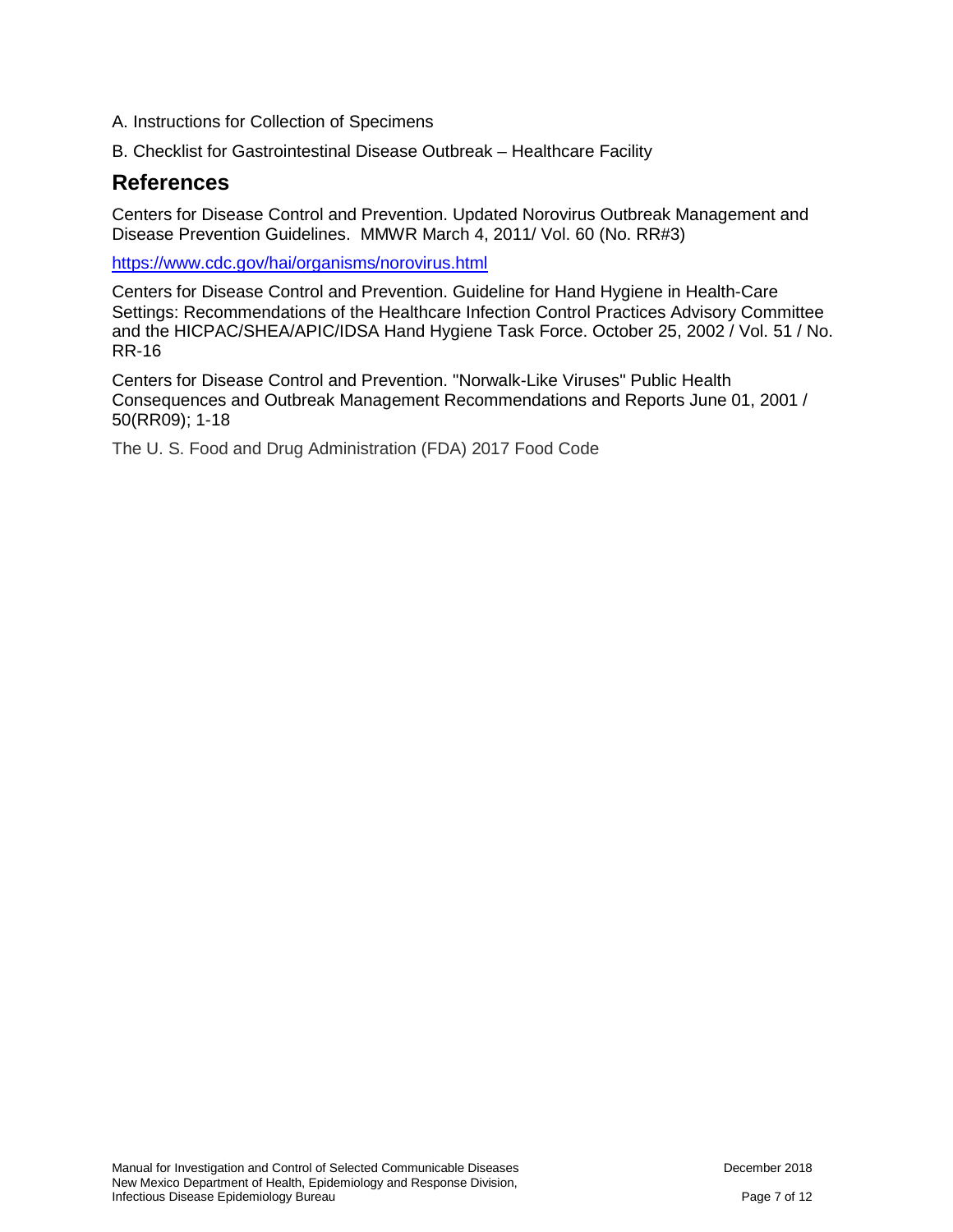# **Appendix A**

## Instructions for Collecting Norovirus Specimens

NMDOH epidemiologists will approve and coordinate testing for norovirus with Scientific Laboratory Division (SLD) by calling 505-827-0006.

- 1. Collect a fresh stool specimen (do not use a preservative or any enteric transport media) in a clean, dry container (e.g., urine cup). A minimum volume of one cc is recommended. Collection is best during the first 48 - 72 hours of illness while stools are still liquid or semi-solid (virus is excreted in the greatest amount during this time); however, norovirus can be found by PCR in formed stool up to seven days after symptoms resolve. While norovirus can be detected from vomitus specimens, this specimen type is NOT preferred. If vomitus is the only specimen available for testing, it may be submitted if testing is approved by ERD and coordinated with SLD. Collection of multiple specimens is advised to properly investigate the outbreak. A minimum of two positives is required for entry as an outbreak into CaliciNet.
- 2. Label each specimen container with the patient's first name, last name, patient ID, date of birth, date and time of collection, and name of the facility. Complete all of the information requested on the submission form clearly and carefully. Check the "Virus Isolation" box and write "Norovirus" in the "Other (specify)" section of the "Agent(s) suspected". Testing may not be performed if the specimen container is improperly labeled or if the submission form is incomplete.
- 3. Please indicate the facility name on the submission form and obtain a NORS ID. Numerous norovirus outbreaks may be under investigation within a single geographic area and the facility name/NORS ID is used to track the specimen and to direct appropriate reporting of all testing to CDC via CaliciNet.
- 4. Specimens for norovirus testing should be refrigerated (not frozen), submitted as soon as possible after collection and placed on ice during transport to SLD. They can be stored in a refrigerator for up to 14 days and be acceptable for testing.
- 5. If requested, SLD can rule out *Salmonella*, *Shigella*, and Shiga-toxin positive *E. coli* (STEC). A portion of the stool specimen should be placed in Cary Blair enteric transport medium (pink liquid). Specimens collected in Cary Blair transport medium should be maintained at room temperature and received at SLD as soon as possible but no later than 48 hours after collection. Do not ship specimens in Cary Blair on ice.
- 6. Indicate "Norovirus Testing, PCR" on the outside of the shipping container. Many specimens are received by SLD each day and this will help to rapidly direct the specimens to the appropriate laboratories for testing. If specimens for norovirus testing are collected over a weekend, the specimens should be refrigerated at 35-45 degrees Fahrenheit and processed for shipment to SLD on Monday unless specific arrangements have been pre-coordinated with SLD.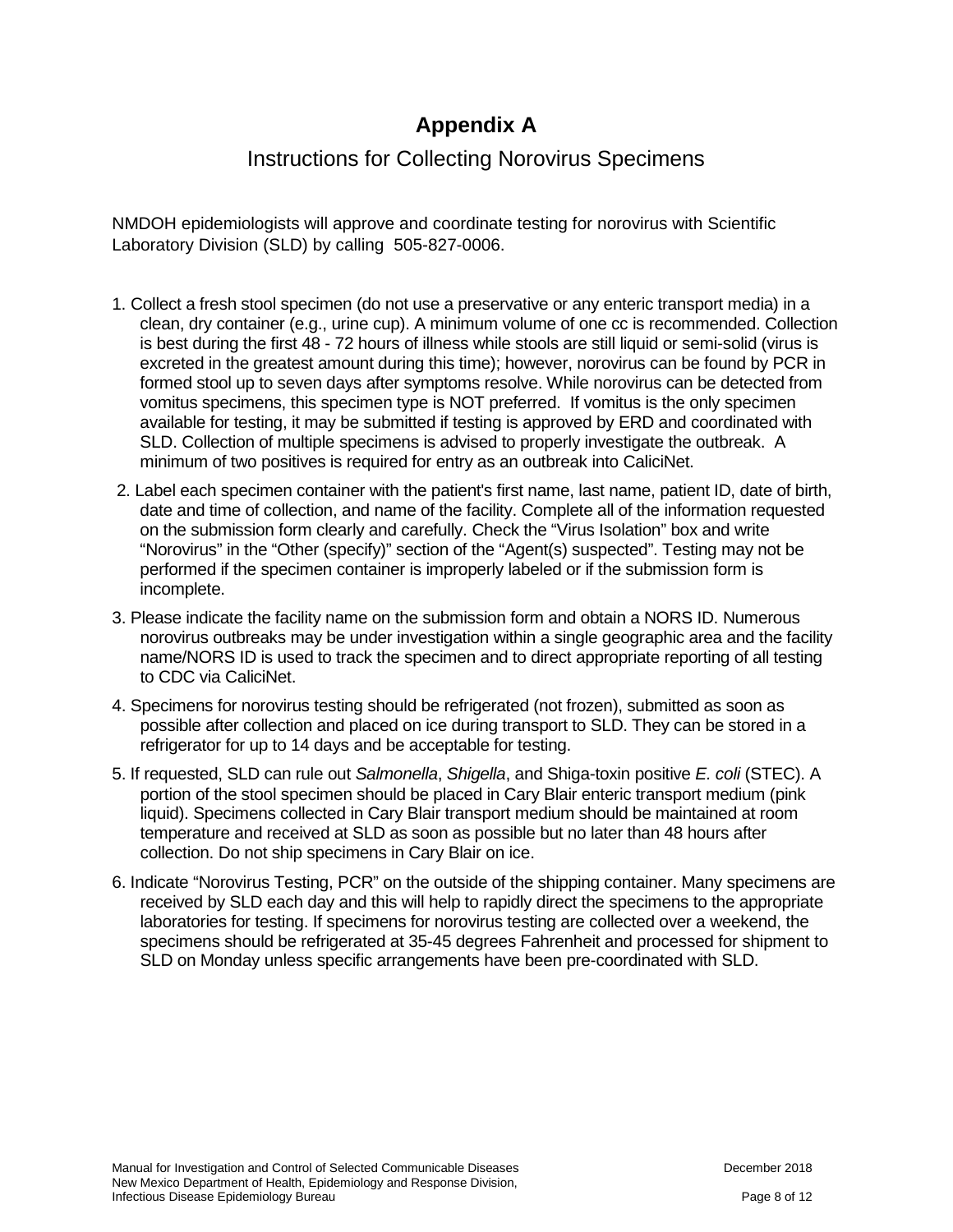# **Appendix B**

# Checklist for Gastrointestinal Disease Outbreak in Health Care Facility

#### **Meet with director and/or infection preventionist**:

- $\checkmark$  Explain the role of the department of health in helping to control/prevent the outbreak.
- $\checkmark$  Explain the disease.
- $\checkmark$  Encourage them to educate residents and visitors about how to prevent the spread of infection.
- $\checkmark$  Ensure that the facility understands proper sample submission protocol for specimen testing.
- $\checkmark$  Distribute educational materials (e.g. CDC setting specific fact sheets and hand washing poster).

#### **Evaluate the facility's policy for residents who are sick:**

| Do they isolate ill residents from others by confining them to their rooms?     | Yes | No. |
|---------------------------------------------------------------------------------|-----|-----|
| If ill individuals are not housed in private rooms, does the facility group ill |     |     |
| residents together when possible (i.e., cohorting)?                             | Yes | No. |

\_\_\_\_\_\_\_\_\_\_\_\_\_\_\_\_\_\_\_\_\_\_\_\_\_\_\_\_\_\_\_\_\_\_\_\_\_\_\_\_\_\_\_\_\_\_\_\_\_\_\_\_\_\_\_\_\_\_\_\_\_\_\_\_\_\_\_\_\_\_\_\_\_\_\_\_\_\_\_\_

#### **Evaluate the facility's policy for staff members who are sick:**

| Are there clear criteria for excluding staff from work?   | Yes | N٥ |
|-----------------------------------------------------------|-----|----|
| Are there criteria for returning to work after exclusion? | Yes | N٥ |
| Are criteria being effectively implemented?               | Yes | N٥ |

\_\_\_\_\_\_\_\_\_\_\_\_\_\_\_\_\_\_\_\_\_\_\_\_\_\_\_\_\_\_\_\_\_\_\_\_\_\_\_\_\_\_\_\_\_\_\_\_\_\_\_\_\_\_\_\_\_\_\_\_\_\_\_\_\_\_\_\_\_\_\_\_\_\_\_\_\_\_\_\_

#### **Evaluate visitor policies:**

| Are visitors restricted during outbreaks?                                             | Yes | No |
|---------------------------------------------------------------------------------------|-----|----|
| If visitation is allowed, are visitors directed to go to the person they are visiting |     |    |
| and not spend time with anyone else?                                                  | Yes | No |
| Do visitors wash their hands upon entering and leaving the room?                      | Yes | No |
| Are visitors reminded not to visit if they are sick?                                  | Yes | No |

\_\_\_\_\_\_\_\_\_\_\_\_\_\_\_\_\_\_\_\_\_\_\_\_\_\_\_\_\_\_\_\_\_\_\_\_\_\_\_\_\_\_\_\_\_\_\_\_\_\_\_\_\_\_\_\_\_\_\_\_\_\_\_\_\_\_\_\_\_\_\_\_\_\_\_\_\_\_\_\_

#### **Evaluate residents' hand washing:**

| Are, soap, running water, and paper towels available?                    | Yes | No |
|--------------------------------------------------------------------------|-----|----|
| Is hand washing done properly (lather with soap for at least 20 seconds, |     |    |
| rinse, turn off water with paper towel after drying hands)?              | Yes | No |
| Are the sinks adequate and appropriate for varying levels of activities  |     |    |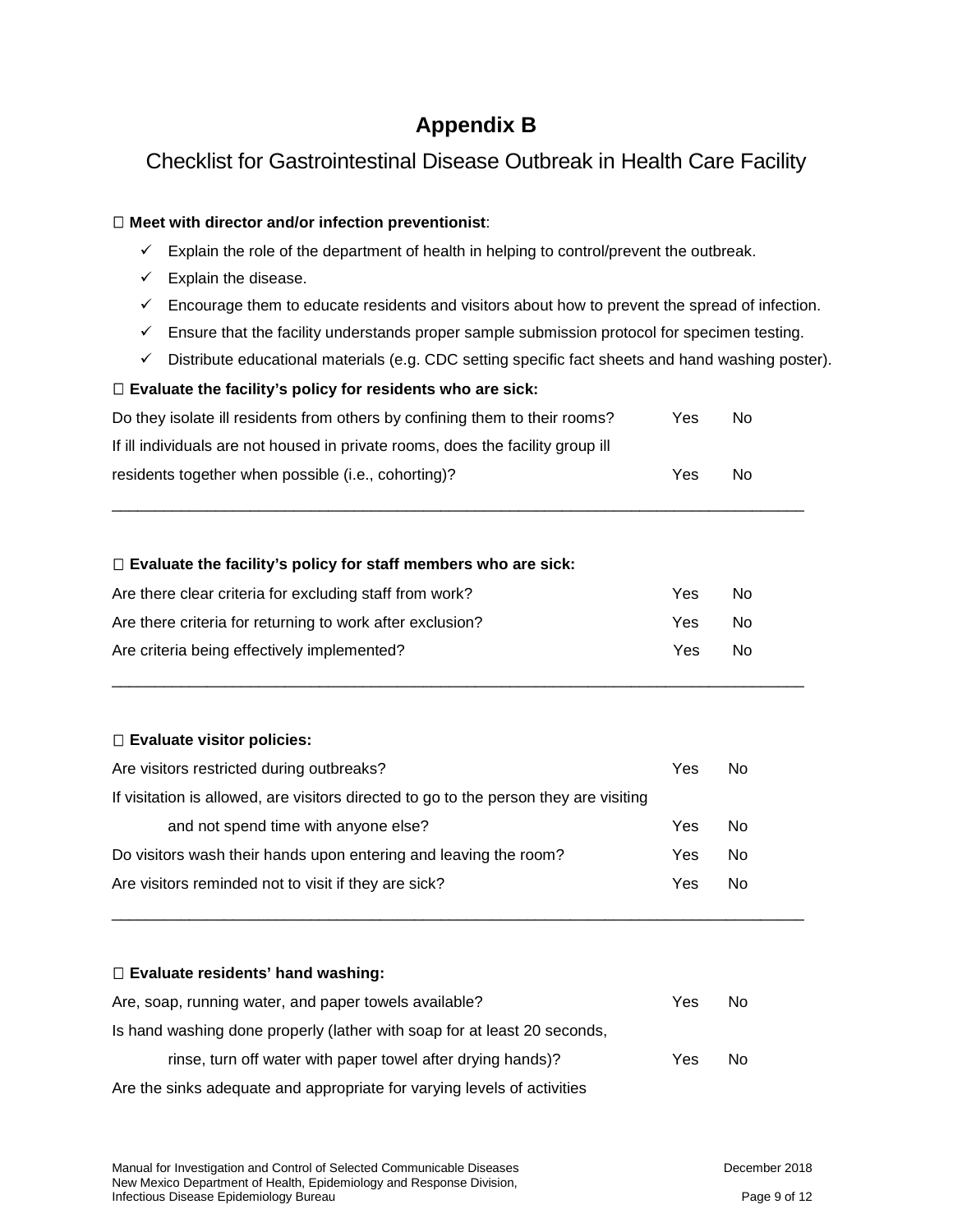| of daily living?                                     | Yes | No  |
|------------------------------------------------------|-----|-----|
| Do staff assist impaired residents wash their hands? | Yes | No  |
| Do residents wash their hands:                       |     |     |
| After using the toilet?                              | Yes | No. |
| . Before and after eating snacks and meals?          | Yes | No. |
|                                                      |     |     |

\_\_\_\_\_\_\_\_\_\_\_\_\_\_\_\_\_\_\_\_\_\_\_\_\_\_\_\_\_\_\_\_\_\_\_\_\_\_\_\_\_\_\_\_\_\_\_\_\_\_\_\_\_\_\_\_\_\_\_\_\_\_\_\_\_\_\_\_\_\_\_\_\_\_\_\_\_\_\_\_

| $\Box$ Evaluate staff hygiene: (Discretely observe hand washing several times during your visit.) |     |                |
|---------------------------------------------------------------------------------------------------|-----|----------------|
| Are, soap, running water, and paper towels available?                                             | Yes | No             |
| Is hand washing done properly (lather with soap for at least 20 seconds),                         |     |                |
| rinse, turn off water with paper towel after drying hands)                                        |     |                |
| or use of alcohol-based products if hands not visibly soiled?                                     | Yes | No             |
| Do staff wash their hands:                                                                        |     |                |
| · Upon entering and leaving every resident's room?                                                | Yes | N <sub>0</sub> |
| After each diaper change or after assisting a resident                                            |     |                |
| with using the bathroom?                                                                          | Yes | No             |
| · Before preparing food or assisting residents with meals?                                        | Yes | <b>No</b>      |
| · Before administering medicine/treatments?                                                       | Yes | No             |
| · Before eating?                                                                                  | Yes | No             |
| · After toileting?                                                                                | Yes | <b>No</b>      |
| Do staff wear gloves when caring for ill residents or when touching                               |     |                |
| potentially contaminated surfaces?                                                                | Yes | No             |
| Are gloves discarded and hands washed immediately after                                           |     |                |
| completing patient care?                                                                          | Yes | No             |

#### **Evaluate environmental controls:**

| Has administration adjusted staffing to minimizing the flow of staff between     |            |     |
|----------------------------------------------------------------------------------|------------|-----|
| sick and well residents?                                                         | Yes        | No. |
| Have activities where ill and well residents are together been discontinued?     | Yes        | No. |
| Are group activities kept to a minimum or postponed until the outbreak is over?  | <b>Yes</b> | No. |
| Is there a policy for denying new admissions until the incubation period expires |            |     |
| after the resolution of the last case?                                           | Yes        | No. |
| Is an appropriate disinfectant used? (For example, 1/4 cup bleach per            |            |     |

gallon of water prepared daily)?

Are areas contaminated with vomitus and/or diarrhea cleaned immediately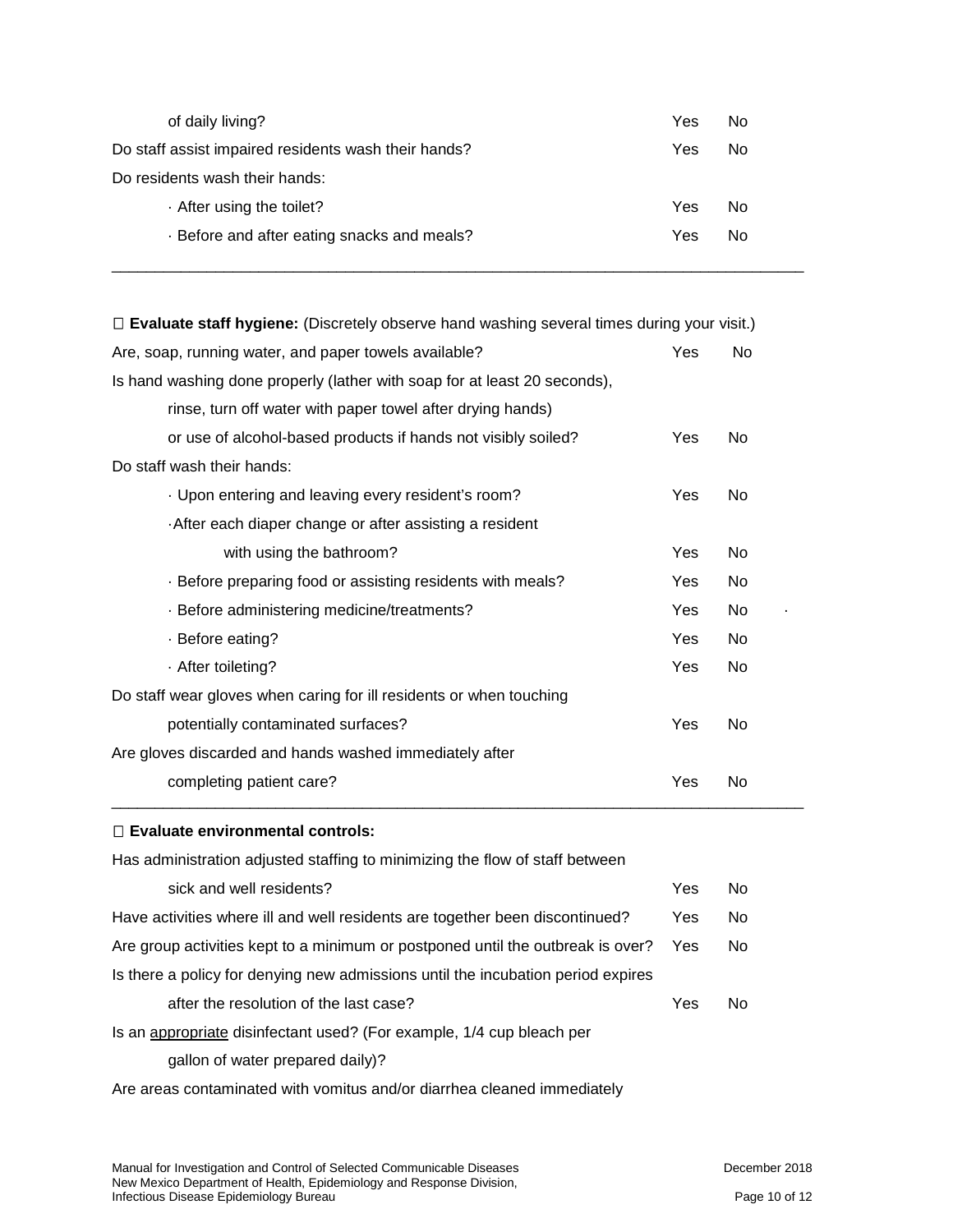| with appropriate disinfectant?                                                | Yes | No             |
|-------------------------------------------------------------------------------|-----|----------------|
| Is a disinfectant used at least daily to clean surfaces such as handrails,    |     |                |
| doorknobs, physical/occupational therapy equipment?                           | Yes | N <sub>0</sub> |
| Are contaminated linen and bed curtains placed into laundry bags immediately? |     |                |
| upon removal or use?                                                          | Yes | <b>No</b>      |
| Are contaminated linen, laundry bags, and bed curtains washed separately      |     |                |
| in hot water for a complete wash cycle – ideally as a half load for           |     |                |
| best dilution?                                                                | Yes | No             |
| Do housekeeping staff wear gloves when cleaning contaminated or               |     |                |
| potentially contaminated surfaces or laundry?                                 | Yes | <b>No</b>      |
| Do housekeeping staff wear masks when cleaning contaminated or                |     |                |
| potentially contaminated surfaces or laundry? (If norovirus suspected)        | Yes | No             |
| $\Box$ Are written hand washing instructions/reminders posted?                |     |                |
|                                                                               | Yes | <b>No</b>      |
| $\Box$ Evaluate the cleanliness of the food preparation area.                 |     |                |
| Is there a hand washing sink in the kitchen with soap, running water,         |     |                |
| and paper towels?                                                             | Yes | No             |